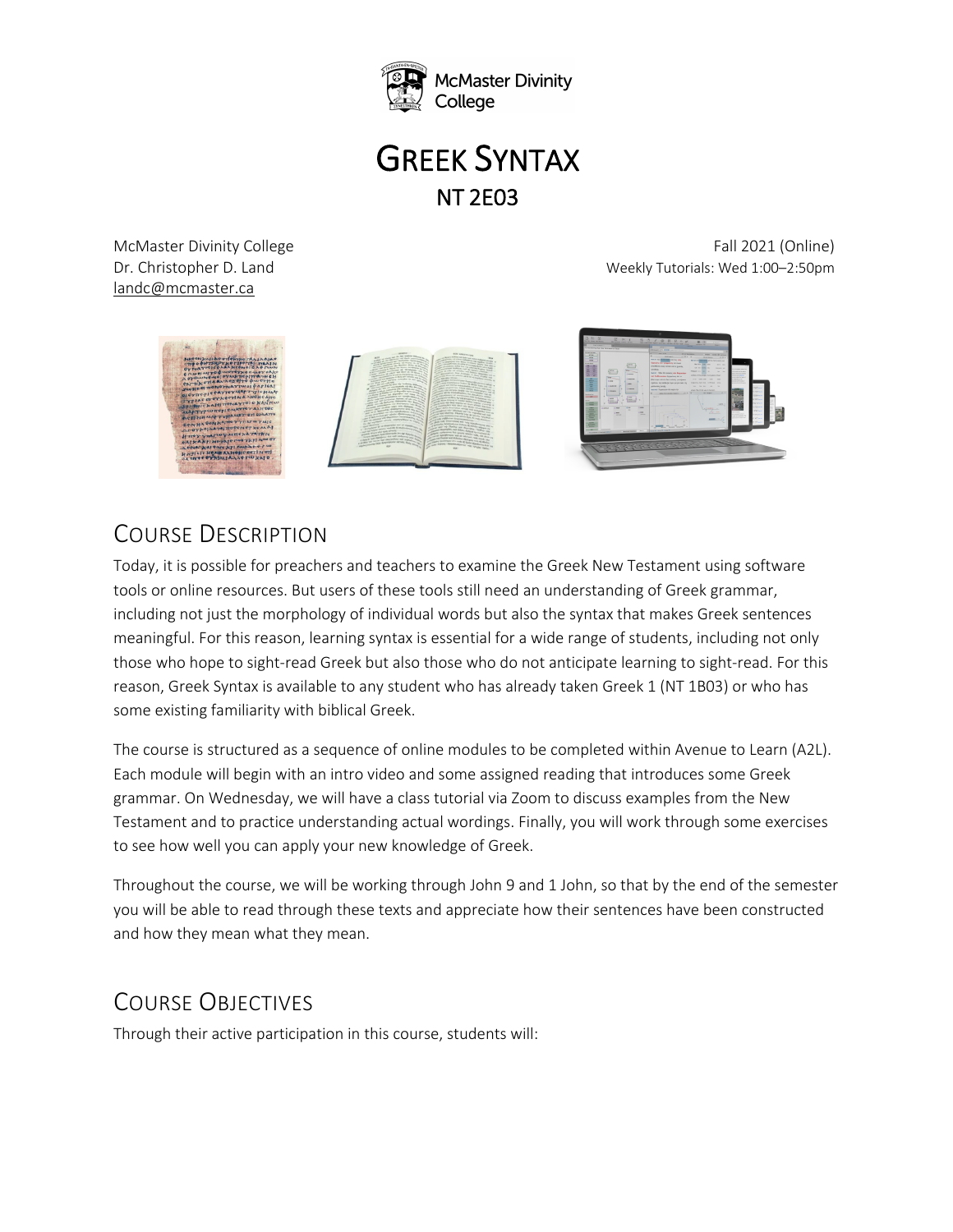#### **KNOWING**

- Know some of the most frequent inflections in the New Testament;
- Know how individual words combine in order to make meaningful units;
- Know the main grammatical choices that enable the construction of Greek wordings;

#### **BEING**

- Become self-aware as a modern reader of the Bible, recognizing the antiquity of the texts;
- Dispense with over-confidence (or lack of confidence) concerning knowledge of the biblical languages, adopting instead an attitude of life-long learning;

#### DOING

- Be able to talk intelligently about the structure of a specific wording by invoking alternative wordings (i.e. explain both *what* the wording means and *why* it means what it means);
- Be able to move cautiously from an analysis of Greek grammar to a preliminary understanding of an actual passage of scripture.

## COURSE REQUIREMENTS

Note: You are required to complete all of the following assignments. No unfinished assignments are permitted. *Written assignments must be uploaded to Avenue to Learn either as Word documents (.doc, .docx) or in Rich Text Format (.rtf). A penalty of 2% per day will be applied to all late assignments, including assignments submitted in incorrect file formats. Assignments cannot be submitted after Dec 10th without written permission from the Office of the Registrar (strickpd@mcmaster.ca).*

#### TUTORIAL PREPARATION & PARTICIPATION (10%)

Each week, a video will be posted on A2L along with a PDF excerpt from the forthcoming book, *How Sentences Mean*. Students will watch and read prior to the Wednesday tutorial, and will come to the tutorial prepared to ask questions and discuss examples. Weekly tutorials will be at 1:00pm each Wednesday via Zoom.

#### EXERCISES  $(10 \times 5\% = 50\%)$

Throughout the semester, there will be eleven online modules. Each module will include an exercise that will list some Greek wordings and then ask you to explain (in your own words but drawing from the module content) how the wordings use a particular part of Greek grammar in order make meaning. The exercise worksheet will identify the NT passage, so you can use various resources in your work (e.g. English translations, lexicons, parsing information, etc.). The exercises must be uploaded to A2L prior to the weekly deadlines listed below. Your ten best grades will count, but your lowest grade will be dropped.

#### VOCABULARY QUIZZES (3 X 5% = 15%)

During the semester, you will learn approximately 240 of the most common inflected word forms in the passages we will be studying from 1 John and the Gospel of John. (You will be memorizing actual inflected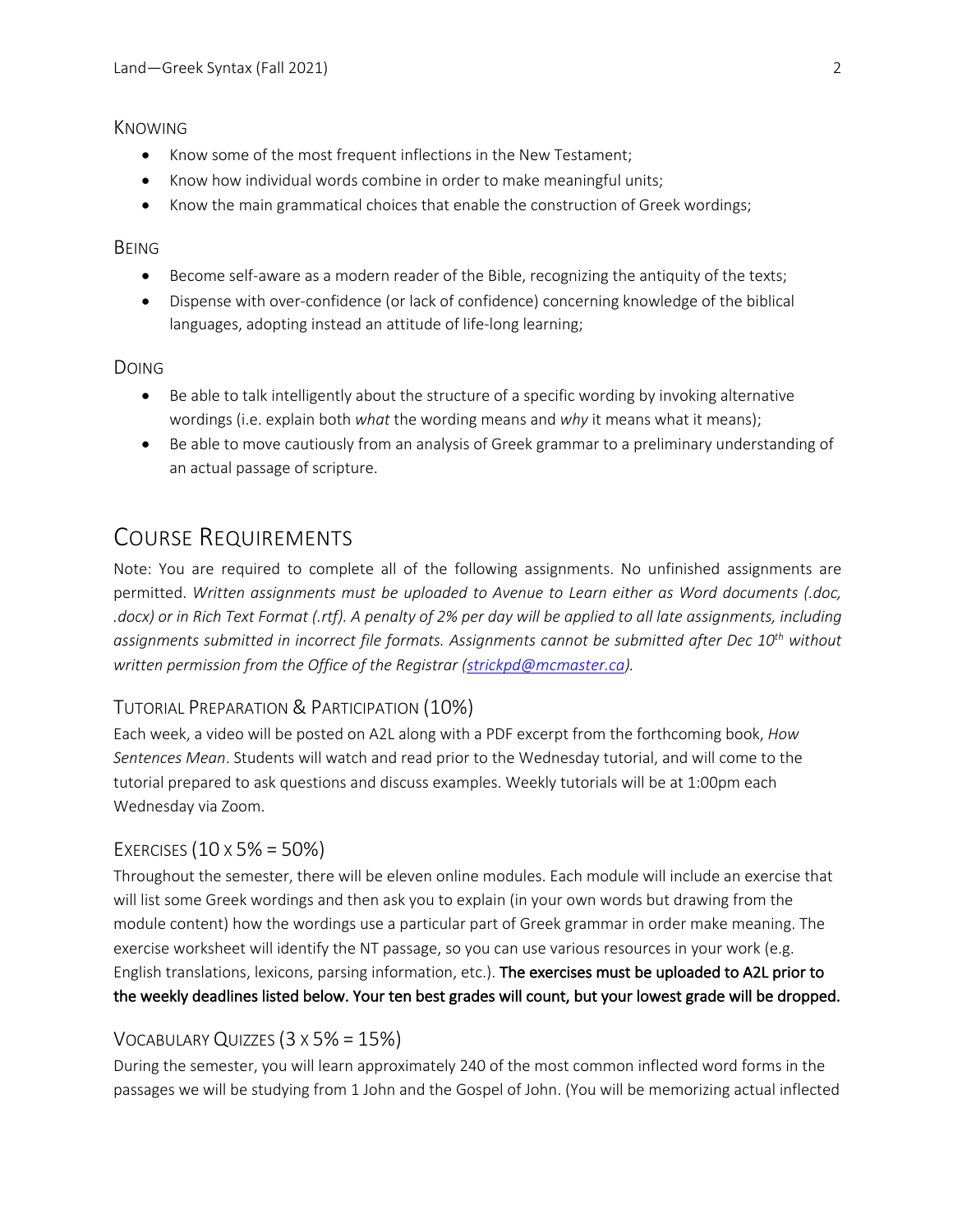forms rather than lexemes, because this will make it much easier for you to read the texts. As a result, you will memorize far fewer than 240 lexemes, and your vocab will include many words already learned in introductory Greek). Various study aids will be made available to assist you in this, including digital flash cards with English glosses. The vocabulary will be tested by means of three quizzes (each worth 5%). The first quiz covers the 80 most common forms, the second quiz the 160 most common forms, and the final quiz the full 200 forms. The quizzes can be taken any time but must be completed on A2L prior to the due dates in the schedule below.

### "TAKE HOME" FINAL EXAM (25%)

For the final take-home examination, you will be given a passage of Greek and some questions like the ones in your previously submitted exercises. You will be allowed to use the course materials as well as online grammatical resources in order to answer the exam questions. The exam is designed to ensure that you can recognize important grammatical constructions as well as explain how they make wordings meaningful. The take-home exam must be uploaded to A2L prior to the due date in the schedule below.

## GRADING SUMMARY

| Tutorial Preparation & Participation | 10%  |
|--------------------------------------|------|
| Exercises                            | 50%  |
| Vocabulary Quizzes                   | 15%  |
| Final Exam                           | 25%  |
| Total                                | 100% |

## **TEXTBOOKS**

All students are required to possess (or have access to) the following:

A standard edition of the Greek New Testament, such as the Nestle-Aland *Novum Testamentum Graece* (26th–28th ed.) or the UBS *Greek New Testament* (4th–5th ed.).

Land, Christopher D. *How Sentences Mean*. Grand Rapids: Baker Academic, forthcoming. [Draft chapters to be disseminated via A2L]

All students are recommended to possess one of the following:

Mathewson, David, and Elodie Ballantine Emig. *Intermediate Greek Grammar: Syntax for Students of the New Testament*. Grand Rapids: Baker, 2016.

Porter, Stanley E. *Idioms of the Greek New Testament*. 2nd ed. Sheffield: Sheffield Academic Press, 1994

All required textbooks for this class are available from the Hurlburt Family Bookstore located beside the MDC chapel entrance. For advance purchase, you may contact READ On Bookstore, 5 International Blvd,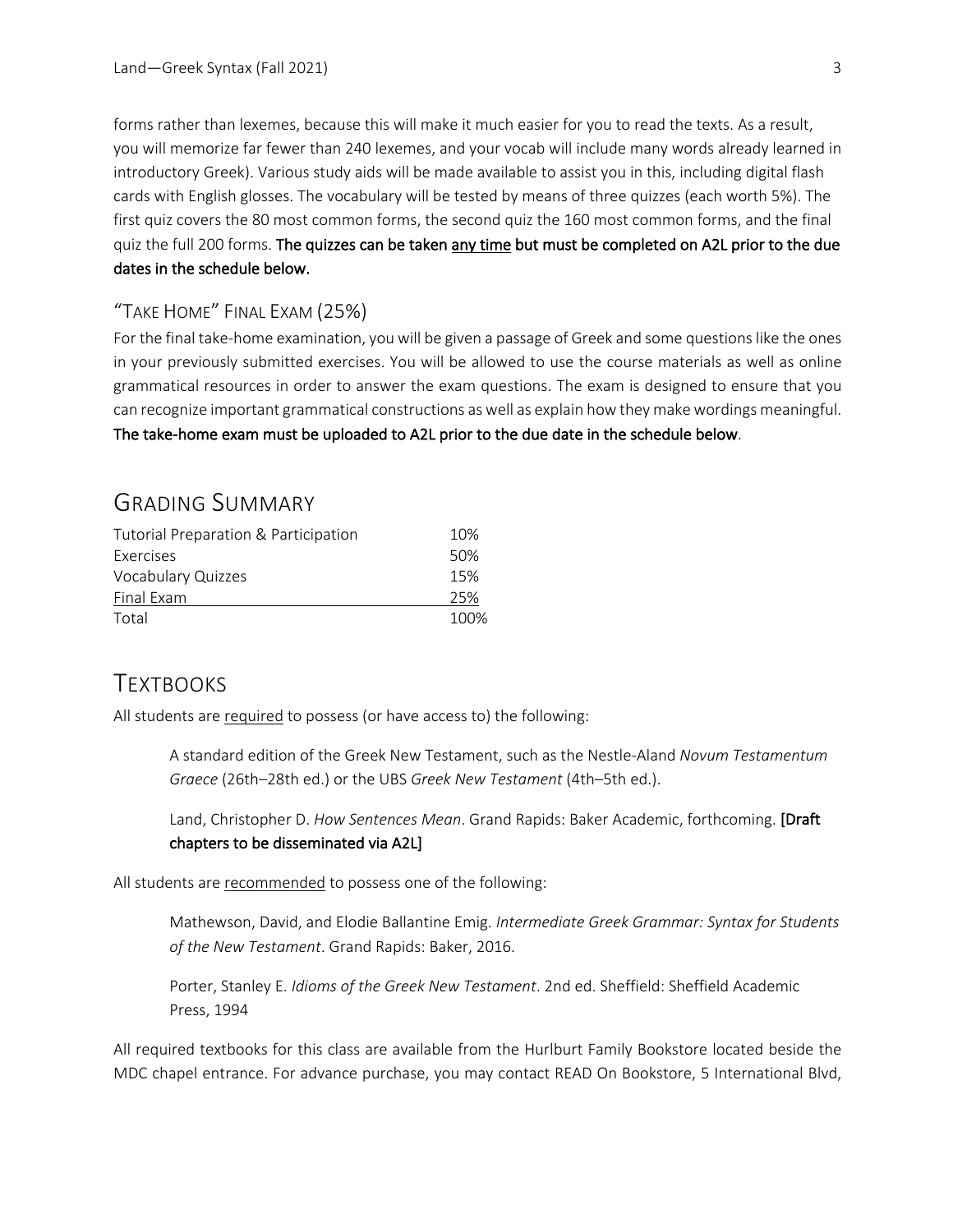Etobicoke, ON, M9A 3C3: phone 416.620.2934; mobile 416.668.3434; email books@readon.ca. Other book services may also carry the texts.

| Module Dates  | <b>Topics</b>             | Due Dates        |                  |
|---------------|---------------------------|------------------|------------------|
|               |                           | Friday @ 11:59pm | Sunday @ 11:59pm |
| Sept 13-19    | Predications              |                  | Exercise #1      |
| Sept 20-26    | Temporal Predicates &     |                  | Exercise #2      |
|               | Attributes                |                  |                  |
| Sept 27-Oct 3 | Non-Temporal Predicates & |                  | Exercise #3      |
|               | Attributes                |                  |                  |
| Oct $4-10$    | More Non-Temporal         | Vocab Quiz #1    | Exercise #4      |
|               | Predicates & Attributes   |                  |                  |
| Oct 11-17     | Entities                  |                  | Exercise #5      |
| Oct 18-24     | Events                    |                  | Exercise #6      |
| Oct 25-31     | <b>Reading Week</b>       |                  |                  |
| Nov $1-7$     | Speech Acts               |                  | Exercise #7      |
| Nov 8-14      | Expansion                 | Vocab Quiz #2    | Exercise #8      |
| Nov 15-21     | Extension                 |                  | Exercise #9      |
| Nov 22-28     | Expression                |                  | Exercise #10     |
| Nov 29-Dec 5  | Periphrasis               |                  | Exercise #11     |
| Dec 6-12      | Exam Review               | Vocab Quiz #3    |                  |
|               |                           | Final Exam       |                  |

## SEMINAR SCHEDULE

## STATEMENT ON ACADEMIC HONESTY

Academic dishonesty is a serious offence that may take any number of forms, including plagiarism, the submission of work that is not one's own or for which previous credit has been obtained, and/or unauthorized collaboration with other students. Academic dishonesty can result in severe consequences, e.g., failure of the assignment, failure of the course, a notation on one's academic transcript, and/or suspension or expulsion from the College.

Students are responsible for understanding what constitutes academic dishonesty. Please refer to the Divinity College Statement on Academic Honesty at: http://www.mcmasterdivinity.ca/programs/rules-regulations

In this course, we will be using a web-based service (Turnitin.com) for plagiarism detection and the student's continuation in the course represents his or her consent to the use of this service. If a student has objections to the use of this service, alternate arrangements for assignment submission must be made with the professor in advance of the assignment deadlines.